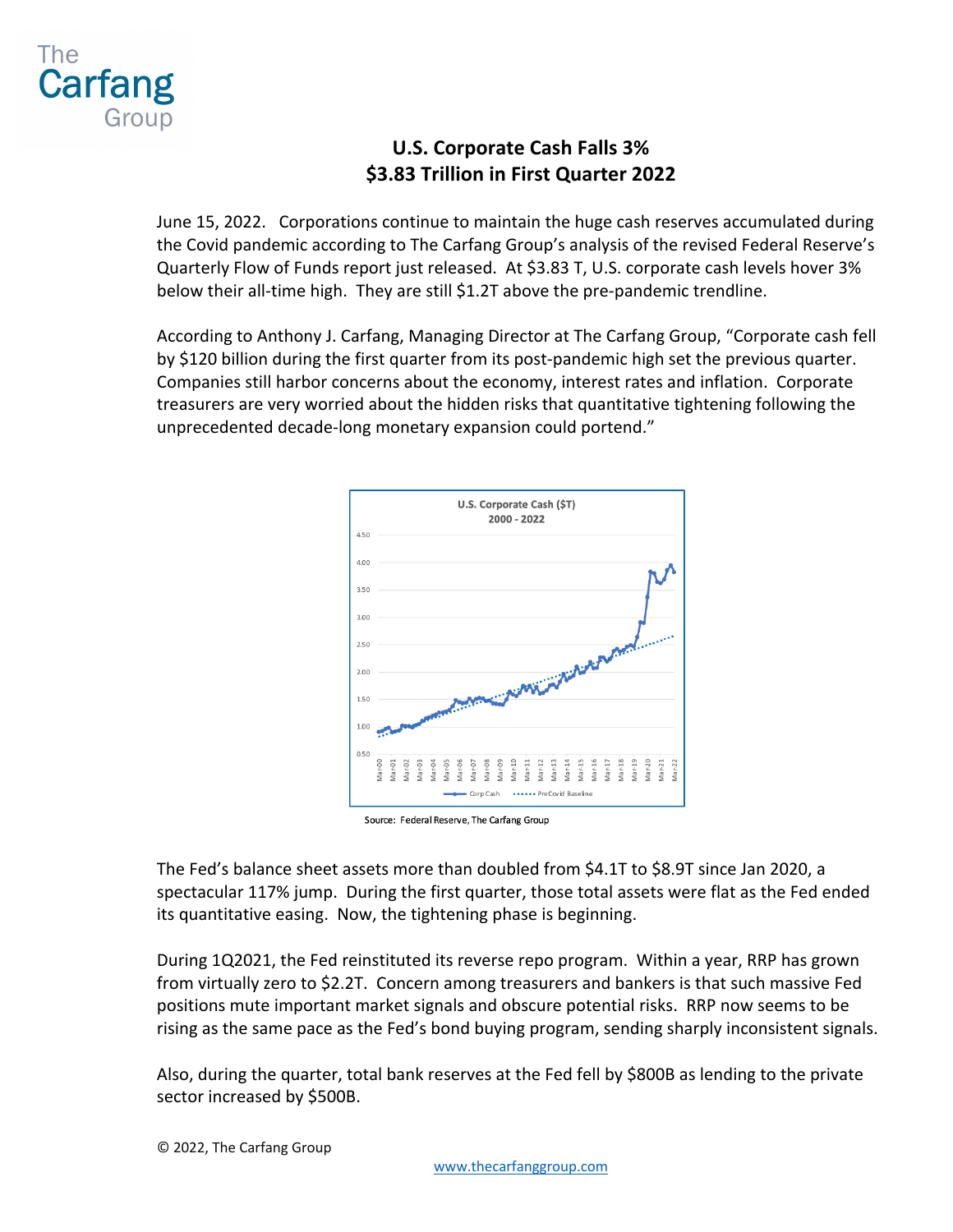

Corporate cash holdings declined to 15.7% of US GDP, still well above the long-term trendline. During 2Q2020, cash soared to 20% of GDP but the percentage declined as GDP rebounded. Since many consider cash to be a stranded asset, these levels could become an economic drag. There had been a decades long upward trend in this ratio, so the current reversion back toward the trendline is welcome. However, as these levels are unprecedented, the long-term effects remain to be seen.



Corporate cash allocations have shifted significantly during the pandemic. While corporate treasury investments into all instruments increased, the percentages varied. For example, domestic checkable deposits and cash grew by \$500B or 41%. Investments in time deposits and money market funds grew by 32% and 33% respectively. The "all other" category which includes a variety of direct instruments lagged at 17%. It will be useful to monitor this trend as rates begin to rise.



Source: Federal Reserve, The Carfang Group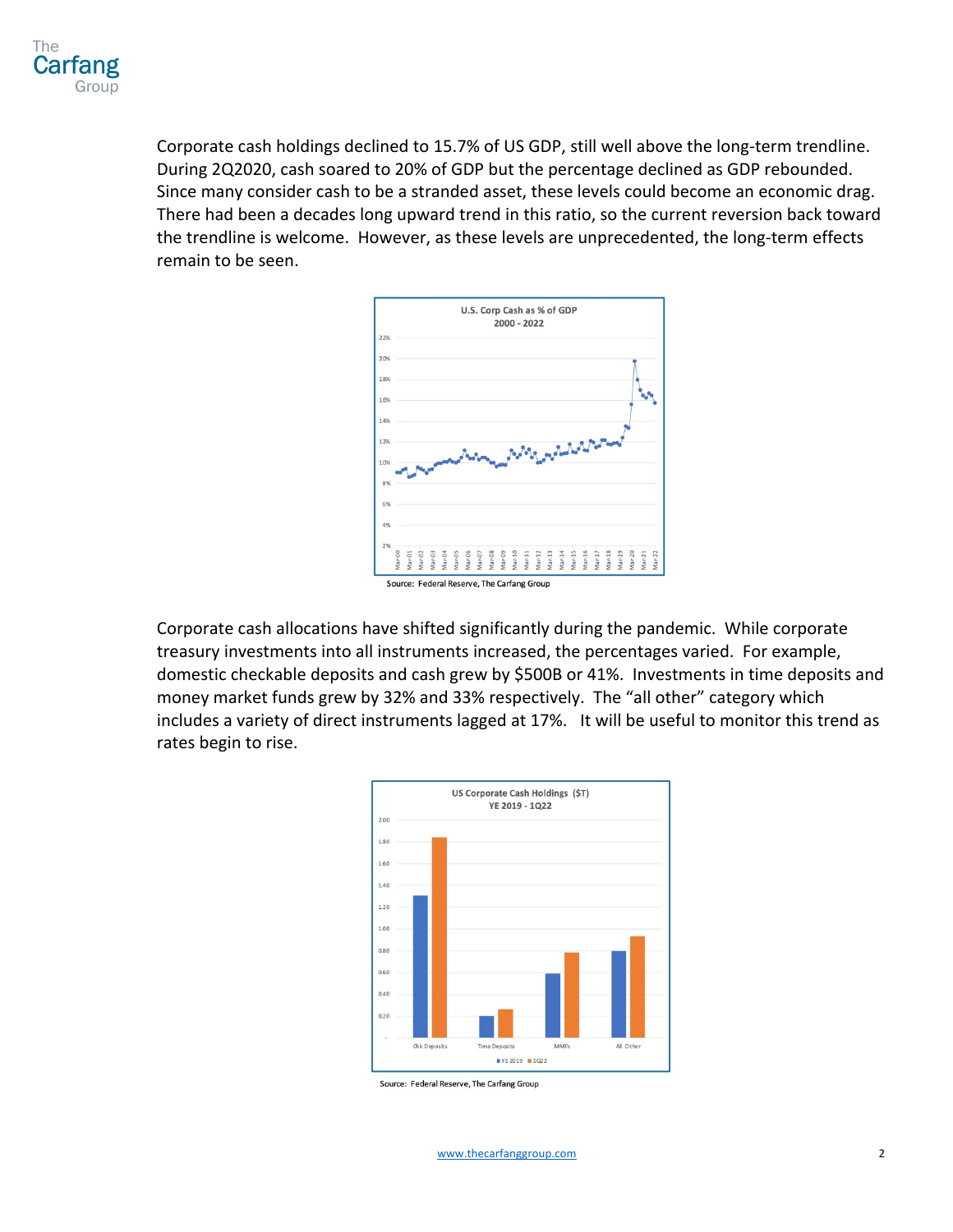**Checkable deposits** and currency remained near the all-time high at 48% of corporate cash. The percentage had been stable at 20% for more than ten years but began a long upward trend following the 2008 financial crisis as the Fed expanded the money supply and interest rates remained near zero. Now that rates are rising, it will be interesting to see how rate sensitive those deposits will be.



**Time deposits** now account for 6.9% of corporate cash, very near the all-time low set in 3Q2019. This is likely due to the low rates resulting from ten years of quantitative easing. Between 1990 and 2010, these deposits ranged between 15% to 30% of corporate cash.

The inverse relationship between time and checkable deposits suggests that time deposits may be poised to increase now that rates are rising and quantitative tightening is set to begin.



Source: Federal Reserve, The Carfang Group